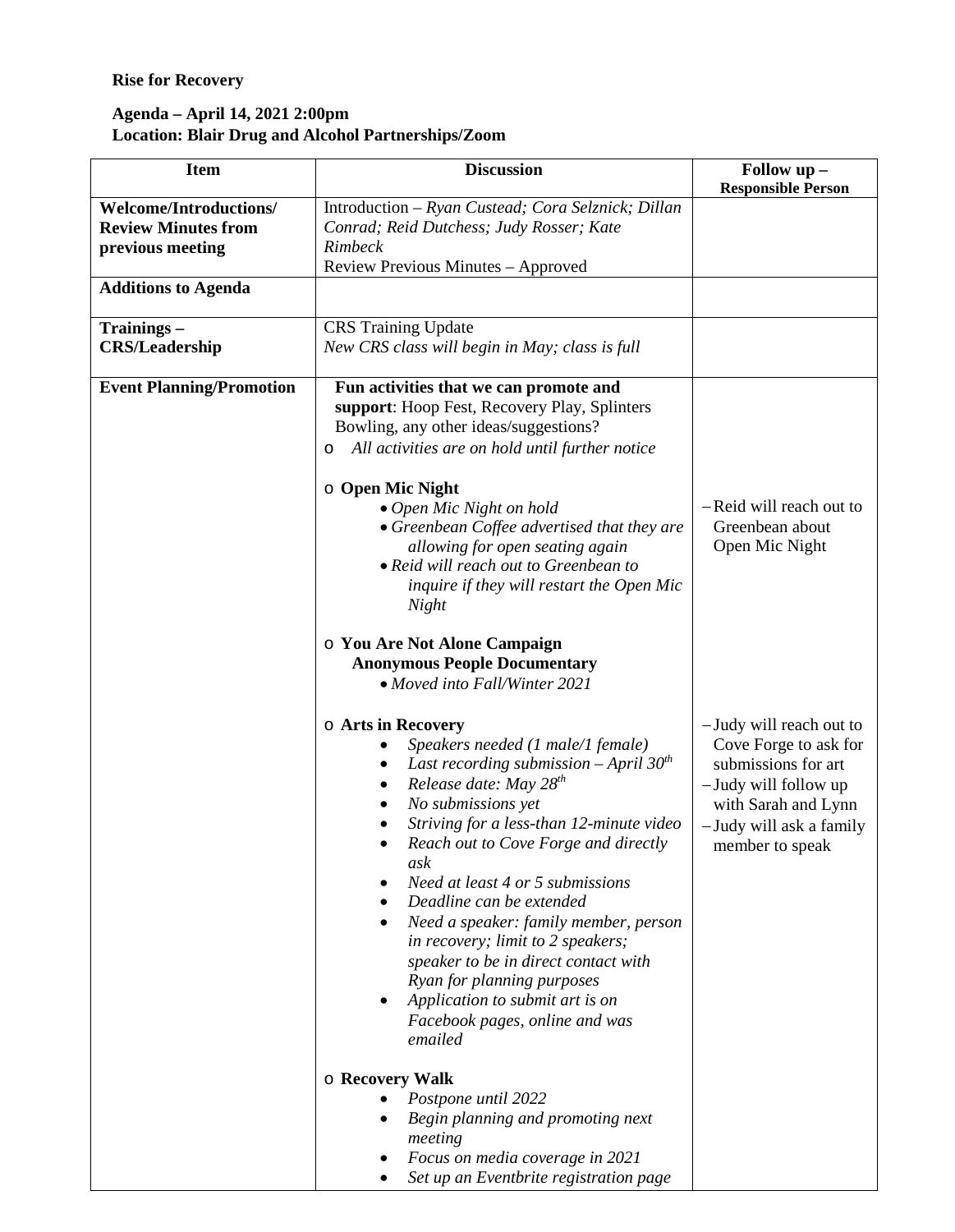| With registrations, ask for t-shirt sizes<br>$\bullet$<br>and can order t-shirts for $1^{st}$ 100<br>registered<br>Add discussion of music in with<br>planning<br>Add discussion of professional banner<br>for group and individual photos before<br>the walk begins<br>Invite organizations, groups, and other<br>agencies to participate<br>Judy will reach out to Commissioners<br>and Hollidaysburg Boro for<br>permission/approval to hold the walk in<br>2022<br>Judy and Ryan will discuss the budget<br>for the Recovery Walk                                                                                                                                                                                                                                                                                                                                                                                                                                                                  | Judy to contact<br>Commissioners and<br>Hollidaysburg Boro to<br>discuss 2022 Recovery<br>Walk<br>Judy and Ryan to set<br>meeting to develop a<br>budget for the 2022<br><b>Recovery Walk</b> |
|--------------------------------------------------------------------------------------------------------------------------------------------------------------------------------------------------------------------------------------------------------------------------------------------------------------------------------------------------------------------------------------------------------------------------------------------------------------------------------------------------------------------------------------------------------------------------------------------------------------------------------------------------------------------------------------------------------------------------------------------------------------------------------------------------------------------------------------------------------------------------------------------------------------------------------------------------------------------------------------------------------|-----------------------------------------------------------------------------------------------------------------------------------------------------------------------------------------------|
| <b>Recovery Stories</b>                                                                                                                                                                                                                                                                                                                                                                                                                                                                                                                                                                                                                                                                                                                                                                                                                                                                                                                                                                                |                                                                                                                                                                                               |
| O<br>• Changing direction; in process                                                                                                                                                                                                                                                                                                                                                                                                                                                                                                                                                                                                                                                                                                                                                                                                                                                                                                                                                                  |                                                                                                                                                                                               |
|                                                                                                                                                                                                                                                                                                                                                                                                                                                                                                                                                                                                                                                                                                                                                                                                                                                                                                                                                                                                        |                                                                                                                                                                                               |
| <b>Mailbox Videos</b><br>O                                                                                                                                                                                                                                                                                                                                                                                                                                                                                                                                                                                                                                                                                                                                                                                                                                                                                                                                                                             |                                                                                                                                                                                               |
| $\bullet$ Hope group focus group – on hold                                                                                                                                                                                                                                                                                                                                                                                                                                                                                                                                                                                                                                                                                                                                                                                                                                                                                                                                                             |                                                                                                                                                                                               |
| o WTAJ Commercial<br>Adam and Mike<br>Re-recording<br>Benefit of not having names or faces<br>that it will be able to be used for long-<br>term; more people can relate; no<br>judgement on appearance; was more<br>positive and hopeful<br>With the anonymity, more people may<br>be willing to participate<br>After discussion, overall agreement that<br>voice for intro should be consistent<br>(same voice for all videos) and music in<br>background subtle<br>Timeline - pick a date for the interview,<br><i>identify questions to ask, can be done</i><br>within 2-week timeframe<br>Discussion on moving away from<br>tagline "You Are Not Alone" to<br>"Taking Footprints Towards<br>Recovery"<br>This would be the time to<br>change it if considering<br>changing<br>Would have to change<br>$\overline{\phantom{a}}$<br>billboards, brochures,<br>websites, etc. by June<br>Maybe keep "You are Not<br>Alone" and branch off to<br>"Taking Footprint"<br>Discussion on logo of Footprint |                                                                                                                                                                                               |